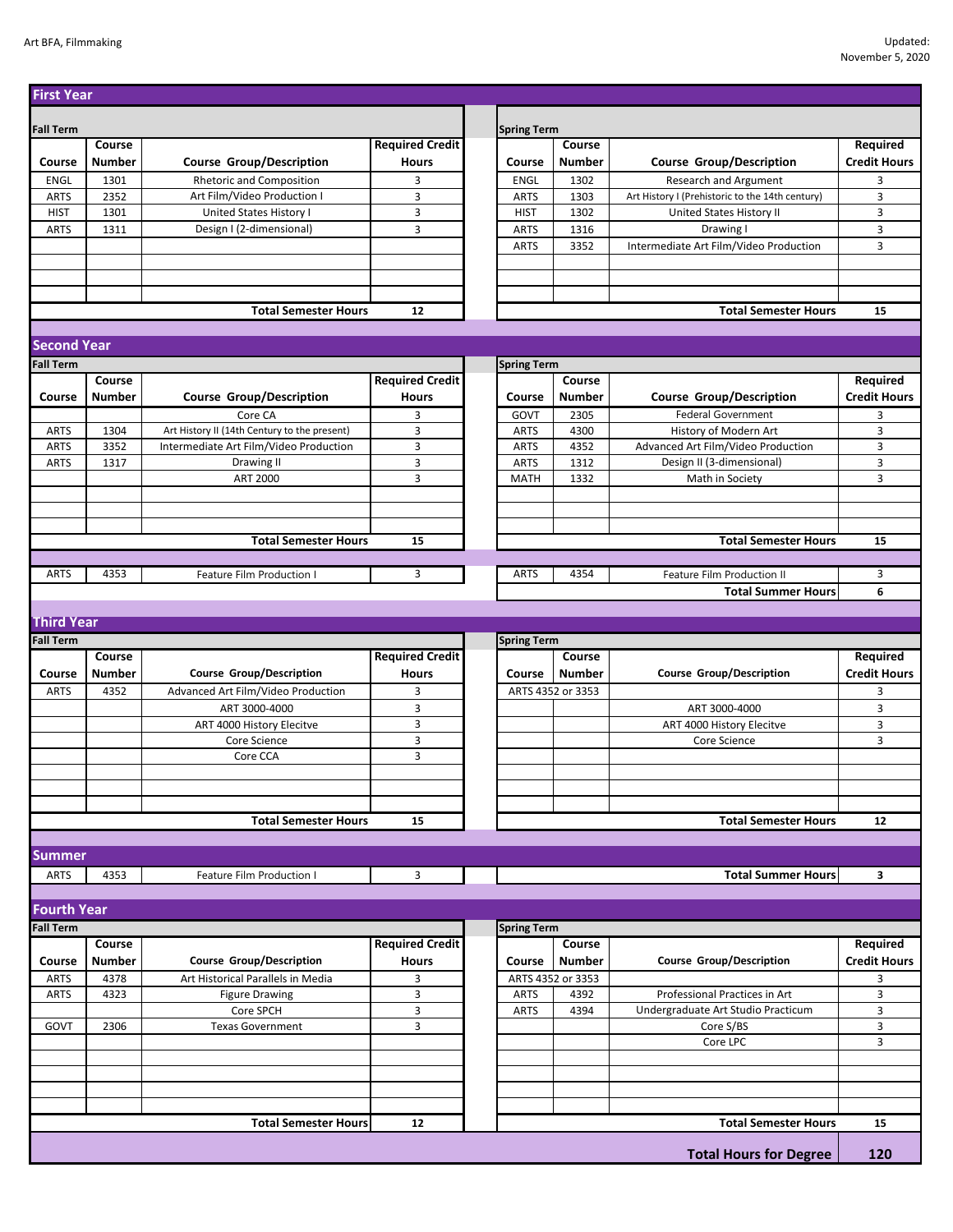| <b>Course Group Key</b>                                  |                     |                            |              |                                                                                         |                            |                            |              |
|----------------------------------------------------------|---------------------|----------------------------|--------------|-----------------------------------------------------------------------------------------|----------------------------|----------------------------|--------------|
|                                                          |                     |                            |              |                                                                                         | <b>Credit</b>              |                            |              |
| <b>Course Group Name</b>                                 | <b>Credit Hours</b> | <b>Courses in Group</b>    |              | <b>Course Group Name</b>                                                                | <b>Hours</b>               | <b>Courses in Group</b>    |              |
|                                                          |                     |                            |              |                                                                                         |                            |                            |              |
| <b>Core Science</b>                                      | $2 - 3$             |                            |              | Core SPCH                                                                               | 3                          |                            |              |
| Classical and Modern Astronomy                           |                     | <b>ASTR</b>                | 1303         | <b>Public Speaking</b>                                                                  |                            | <b>SPCH</b>                | 1315         |
| <b>Biology for Science Majors II</b>                     |                     | <b>BIOL</b>                | 1307         | Interpersonal Communication                                                             |                            | <b>SPCH</b>                | 1318         |
| <b>Biology for Non-Science Majors I</b>                  |                     | <b>BIOL</b>                | 1308         | <b>Teamwork and Group Communication</b>                                                 |                            | <b>SPCH</b>                | 2333         |
| <b>Biology for Non-Science Majors II</b>                 |                     | <b>BIOL</b>                | 1309         | Core S/BS                                                                               | 3                          |                            |              |
| General Zoology                                          |                     | <b>BIOL</b>                | 1313         | <b>Cultural Anthropology</b>                                                            |                            | <b>ANTH</b>                | 2351         |
| Anatomy and Physiology I                                 |                     | <b>BIOL</b>                | 2301         | Principles of Macroeconomics                                                            |                            | <b>ECON</b>                | 2301         |
| Local Flora or Fauna<br><b>Plant Form and Function</b>   |                     | <b>BIOL</b><br><b>BIOL</b> | 2381<br>2361 | <b>Principles of Microeconomics</b><br>Intro to Human Dimensions and Recreation         | <b>ECON</b><br><b>FORS</b> | 2302<br>2351               |              |
|                                                          |                     |                            |              | World Regional Geography                                                                |                            |                            |              |
| <b>Conceptual Chemistry</b>                              |                     | <b>CHEM</b><br><b>CHEM</b> | 1371<br>1305 | Survey of Mass Communication                                                            | <b>GEOG</b><br><b>MCOM</b> | 1303<br>1307               |              |
| Intro to Chemistry I                                     |                     |                            |              |                                                                                         |                            |                            |              |
| General Chemistry I                                      |                     | CHEM                       | 1311         | General Psychology                                                                      |                            | <b>PSYC</b>                | 2301         |
| <b>General Chemistry II</b>                              |                     | CHEM                       | 1312         | Introduction to Sociology                                                               |                            | SOCI                       | 1301         |
|                                                          |                     |                            |              |                                                                                         |                            |                            |              |
| Intro to Environmental Science                           |                     | <b>ENVR</b>                | 1301         | Core LPC                                                                                | 3                          |                            |              |
| Physical Geography                                       |                     | <b>GEOG</b>                | 1301         | <b>Literary Genres</b>                                                                  |                            | <b>ENGL</b>                | 2335         |
| <b>Fundamentals of Earth Science</b>                     |                     | <b>GEOL</b>                | 1301         | Introduction to Mythology                                                               |                            | <b>ENGL</b>                | 2309         |
| <b>Introductory Geology</b><br><b>Historical Geology</b> |                     | <b>GEOL</b><br><b>GEOL</b> | 1303<br>1304 | British Literature to 1800<br>British Literature from 1800                              |                            | <b>ENGL</b><br><b>ENGL</b> | 2322<br>2323 |
| <b>Acoustical Physics</b>                                |                     | <b>PHYS</b>                | 1318         | American Literature to 1865                                                             |                            | <b>ENGL</b>                | 2327         |
| <b>Mechanics and Heat</b>                                |                     | PHYS                       | 1301         | American Literature from 1865                                                           |                            | <b>ENGL</b>                | 2328         |
| Electricity, Sound and Light                             |                     | PHYS                       | 1302         | World Literature to 1650                                                                |                            | <b>ENGL</b>                | 2332         |
| <b>General Physics I</b>                                 |                     | <b>PHYS</b>                | 1305         | World Literature from 1650                                                              |                            | <b>ENGL</b>                | 2333         |
| <b>General Physics II</b>                                |                     | PHYS                       | 1307         | Introduction to Literature                                                              |                            | <b>ENGL</b>                | 2341         |
| <b>Fundamentals of Electronics</b>                       |                     | <b>PHYS</b>                | 1310         | <b>Western Civilization I</b>                                                           |                            | <b>HIST</b>                | 2311         |
| <b>Technical Physics I</b>                               |                     | PHYS                       | 2325         | <b>Western Civilization II</b>                                                          |                            | <b>HIST</b>                | 2312         |
| <b>Technical Physics II</b>                              |                     | <b>PHYS</b>                | 2326         | <b>World Civilizations I</b>                                                            | <b>HIST</b>                | 2321                       |              |
| <b>Cultivating Plants</b>                                |                     | <b>HORT</b>                | 1231         | <b>World Civilizations II</b>                                                           |                            | <b>HIST</b>                | 2322         |
| CoreSLab                                                 | 1                   |                            |              | Introduction to Philosophy                                                              |                            | PHIL                       | 1301         |
| Classical and Modern Astronomy                           |                     | <b>ASTR</b>                | 1103         | Introduction to World Religions                                                         |                            | PHIL                       | 1304         |
|                                                          |                     |                            |              |                                                                                         |                            |                            |              |
| <b>Biology for Science Majors II</b>                     |                     | <b>BIOL</b>                | 1107         | <b>Introduction to Ethics</b>                                                           |                            | PHIL                       | 2306         |
| <b>Biology for Non-Science Majors I</b>                  |                     | <b>BIOL</b>                | 1108         | Core CA<br>3                                                                            |                            |                            |              |
| <b>Biology for Non-Science Majors II</b>                 |                     | <b>BIOL</b>                | 1109         | Art Appreciation                                                                        |                            | <b>ARTS</b>                | 1301         |
| General Zoology                                          |                     | <b>BIOL</b>                | 1113         | Art History I (Prehistoric to the 14th century)                                         |                            | <b>ARTS</b>                | 1303         |
| Anatomy and Physiology I                                 |                     | <b>BIOL</b>                | 2101         | Art History II (14th Century to the present)                                            |                            | <b>ARTS</b>                | 1304         |
| Local Flora or Fauna Lab                                 |                     | <b>BIOL</b>                | 2081         | Dance Appreciation                                                                      |                            | <b>DANC</b>                | 2303         |
| Plant Form and Function Lab                              |                     | <b>BIOL</b>                | 2061         | <b>Theatre Appreciation</b><br>Film and Culture                                         |                            | DRAM                       | 1310         |
| Conceptual Chemistry Lab                                 |                     | <b>CHEM</b><br>CHEM        | 1071<br>1105 | Intro to Music Literature                                                               |                            | <b>DRAM</b><br><b>MUMH</b> | 2366<br>1307 |
| Intro to Chemistry I Lab<br>General Chemistry I Lab      |                     | CHEM                       | 1111         | <b>Music Appreciation</b>                                                               |                            | <b>MUSI</b>                | 1306         |
| General Chemistry II Lab                                 |                     | CHEM                       | 1112         | Core CCA                                                                                | 3                          |                            |              |
|                                                          |                     |                            |              |                                                                                         |                            |                            |              |
| Intro to Environmental Science Lab                       |                     | <b>ENVR</b>                | 1101         | <b>Business Communication</b>                                                           |                            | <b>BUSI</b>                | 2304         |
| Fundamentals of Earth Science Lab                        |                     | <b>GEOL</b>                | 1001         | <b>Technical and Scientific Writing</b>                                                 |                            | ENGL                       | 2311         |
| Introductory Geology Lab                                 |                     | <b>GEOL</b>                | 1103         | <b>Elementary French I</b>                                                              |                            | <b>FREN</b>                | 1311         |
| <b>Historical Geology Lab</b>                            |                     | <b>GEOL</b>                | 1104         | <b>Elementary French II</b>                                                             |                            | <b>FREN</b>                | 1312         |
| <b>Acoustical Physics Lab</b>                            |                     | <b>PHYS</b>                | 1018         | Elementary German I                                                                     |                            | <b>GERM</b>                | 1311         |
|                                                          |                     |                            |              |                                                                                         |                            |                            |              |
| Mechanics and Heat Lab                                   |                     | <b>PHYS</b>                | 1101         | <b>Elementary German II</b>                                                             |                            | <b>GERM</b>                | 1312         |
| Electricity, Sound and Light Lab                         |                     | <b>PHYS</b>                | 1102         | International & Intercultural Comm-Latin America                                        |                            | <b>INCM</b>                | 1301         |
| General Physics I Lab                                    |                     | <b>PHYS</b>                | 1105         | International & Intercultural Comm-France                                               |                            | <b>INCM</b>                | 1302         |
| General Physics II Lab<br>Fundamental of Electronics Lab |                     | PHYS<br><b>PHYS</b>        | 1107<br>1110 | International & Intercultural Comm-Germany<br>International & Intercultural Comm-Brazil |                            | <b>INCM</b><br><b>INCM</b> | 1303<br>1304 |
| <b>Technical Physics I Lab</b>                           |                     | <b>PHYS</b>                | 2125         |                                                                                         |                            | <b>PORT</b>                | 1311         |
| <b>Technical Physics II Lab</b>                          |                     | <b>PHYS</b>                | 2126         | Elementary Portuguese I<br><b>Elementary Portuguese II</b>                              |                            | <b>PORT</b>                | 1312         |
| <b>Cultivating Plants Lab</b>                            |                     | <b>HORT</b>                | 1131         | Beginning American Sign Language                                                        |                            | SGNL                       | 1301         |
|                                                          |                     |                            |              | Intermediate American Sign Language                                                     |                            | SGNL                       | 1302         |
|                                                          |                     |                            |              | Elementary Spanish I                                                                    |                            | <b>SPAN</b>                | 1311         |
|                                                          |                     |                            |              | <b>Elementary Spanish II</b>                                                            |                            | SPAN                       | 1312         |